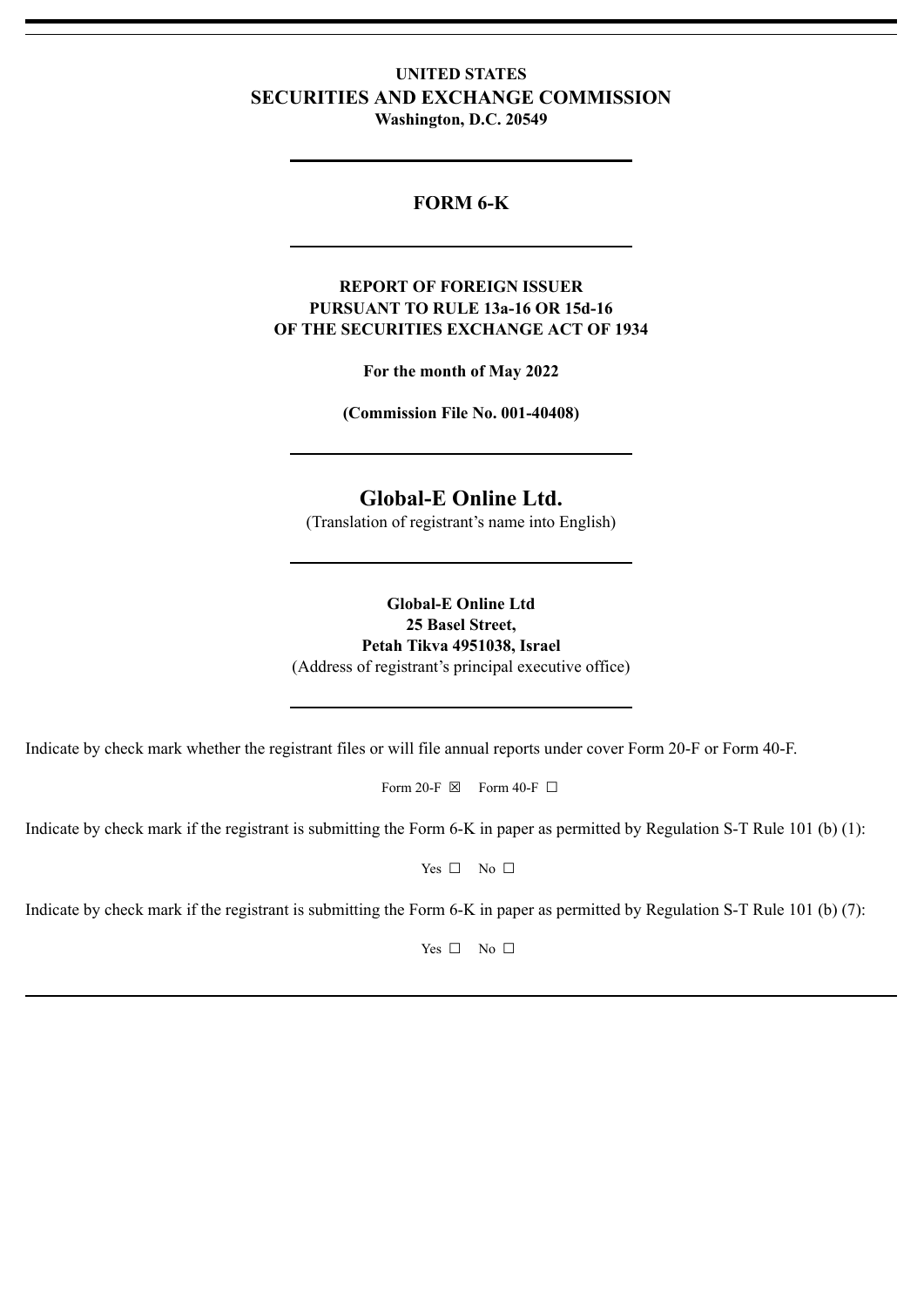#### **EXPLANATORY NOTE**

On May 16, 2022, Global-E Online Ltd. (the "Company") issued a press release titled "Global-E Reports First Quarter 2022 Results." A copy of the press release is furnished as Exhibit 99.1 herewith.

Other than as indicated below, the information in this Form 6-K (including in Exhibit 99.1) shall not be deemed "filed" for purposes of Section 18 of the Securities Exchange Act of 1934, as amended (the "Exchange Act") or otherwise subject to the liabilities of that section, nor shall it be deemed incorporated by reference in any filing under the Securities Act of 1933, as amended, or the Exchange Act.

The U.S. GAAP financial information contained in the (i) consolidated balance sheets, (ii) consolidated statements of operations and (iii) consolidated statement of cash flows included in the press release attached as Exhibit 99.1 to this Report on Form 6-K are hereby incorporated by reference into the Company's Registration Statement on Form S-8 (File No. 333-256403).

2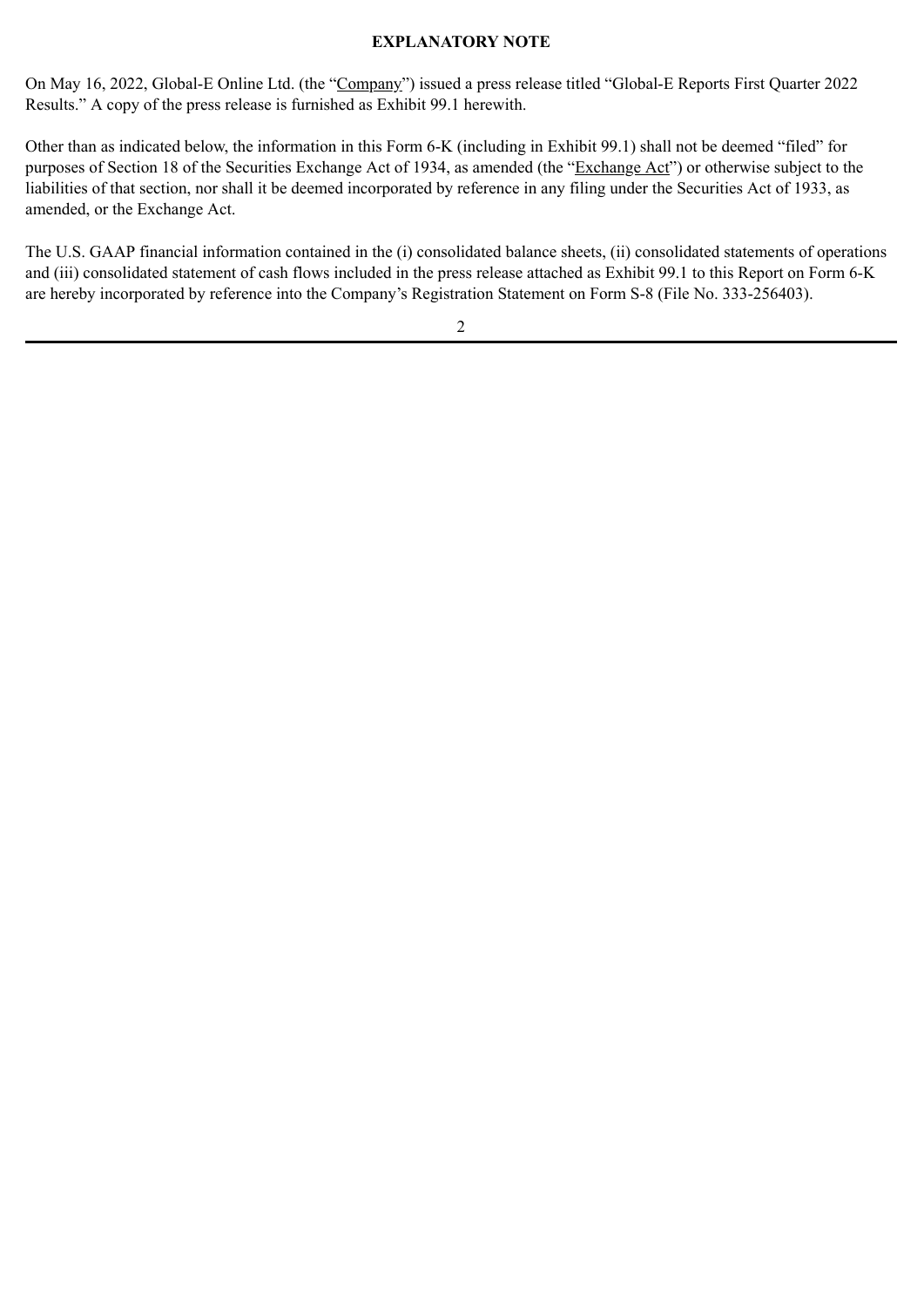# **EXHIBIT INDEX**

The following exhibit is furnished as part of this Form 6-K:

|      | <b>Exhibit Description</b>                                                            |
|------|---------------------------------------------------------------------------------------|
| 99.1 | Press release dated May 16, 2022 titled "Global-E Reports First Quarter 2022 Results" |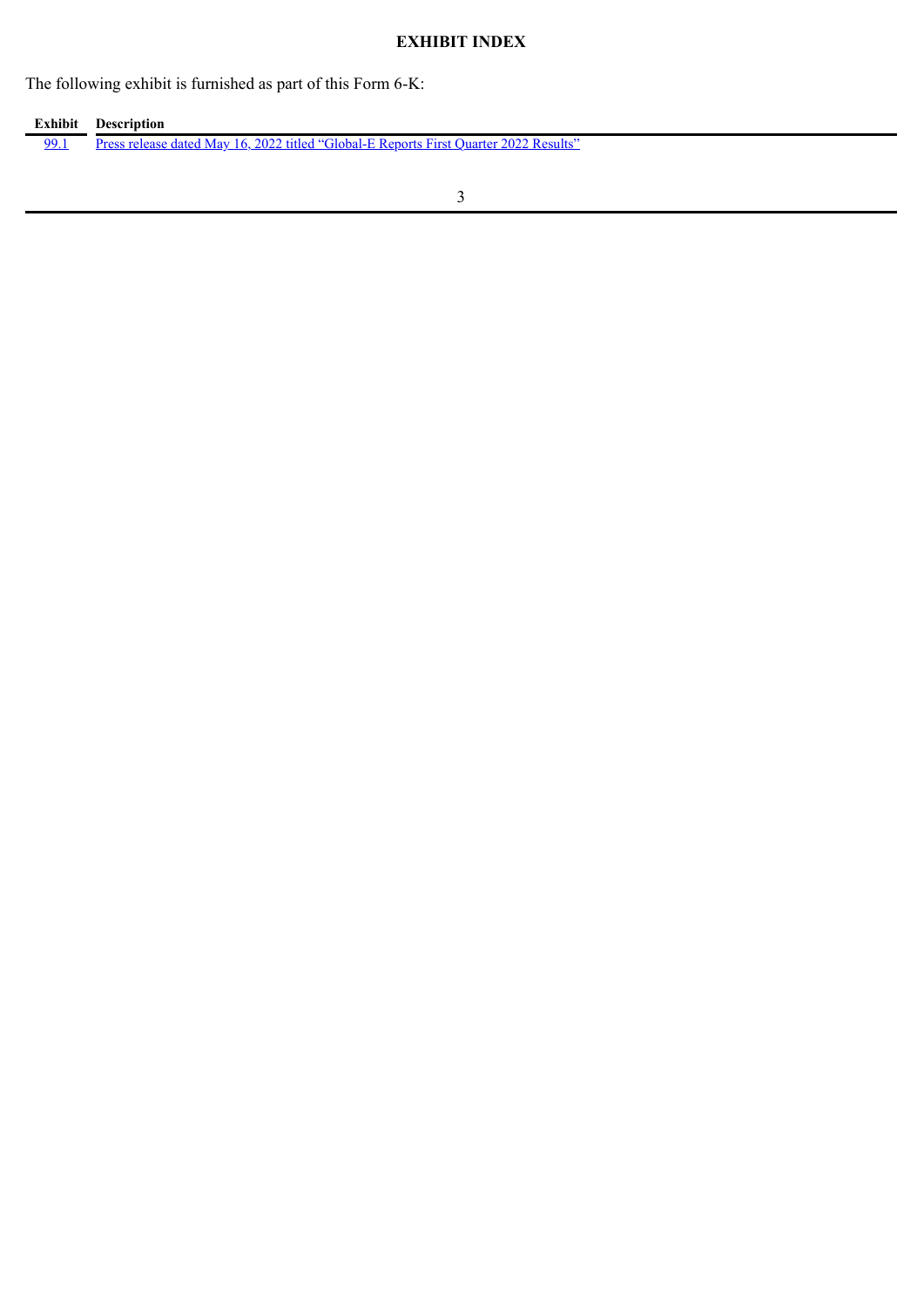### **SIGNATURES**

Pursuant to the requirements of the Securities Exchange Act of 1934, the registrant has duly caused this report to be signed on its behalf by the undersigned, thereto duly authorized.

> **Global-E Online Ltd.** (Registrant)

By: /s/ Ofer Koren Name:Ofer Koren Title: Chief Financial Officer

Date: May 16, 2022

4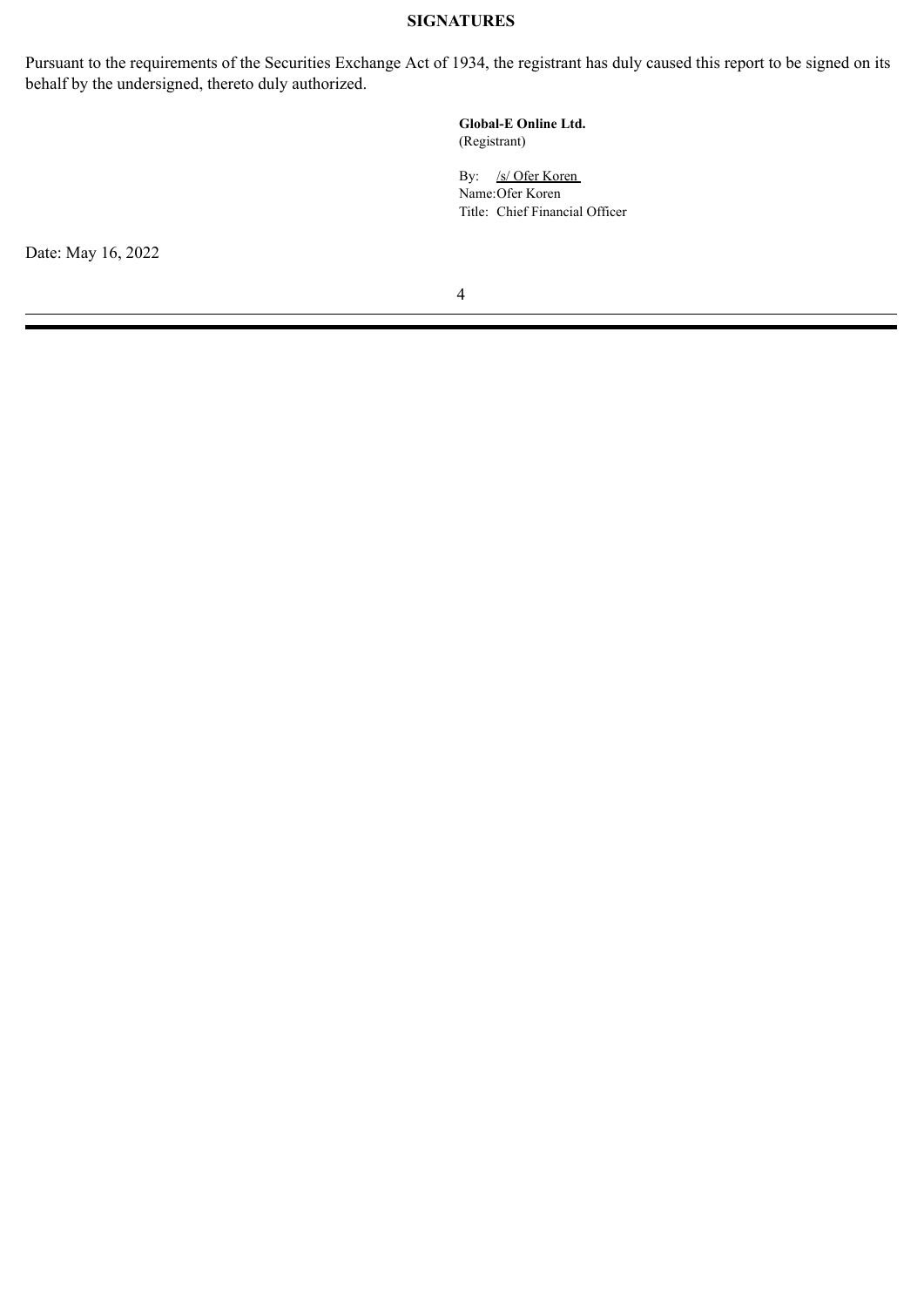### **Exhibit 99.1**

#### **Global-e Reports First Quarter 2022 Results**

<span id="page-4-0"></span>**PETAH-TIKVA, Israel, May 16, 2022** - Global-e Online Ltd. (Nasdaq: GLBE) the global leader of Direct-To-Consumer cross border eCommerce enablement, today reported financial results for the first quarter of 2022.

"The strength of our business model, as well as the huge market potential ahead of us, are reflected in the strong Q1 results we are reporting today" said Amir Schlachet, Founder and CEO of Global-e. "The business is performing well across all the key metrics, with many exciting new merchant launches including global mega-brand Adidas, who selected Global-e to support its strategic direct-to-consumer growth plan. Despite the short-term macro and geo-political headwinds, we are excited with the opportunities ahead and believe we are well poised to continue our fast growth well into the future."

### **Q1 2022 Financial Results**

- $GMV<sup>1</sup>$  in the first quarter of 2022 was \$455 million, an increase of 71% year over year
- Revenue in the first quarter of 2022 was \$76.3 million, an increase of 65% year over year, of which service fees revenue was \$31.9 million and fulfillment services revenue was \$44.4 million
- Non-GAAP gross profit2 in the first quarter of 2022 was \$29.9 million, an increase of 94% year over year. GAAP gross profit in the first quarter of 2022 was \$27.2 million
- Non-GAAP gross margin2 in the first quarter of 2022 was 39.1%, an increase of 580 basis points from 33.3% in the first quarter of 2021. GAAP gross margin in the first quarter of 2022 was 35.6%
- Adjusted EBITDA3 in the first quarter of 2022 was \$3.3 million compared to \$5.2 million in the first quarter of 2021
- Net loss in the first quarter of 2022 was \$53.6 million

### **Recent Business Highlights**

- Launched our partnership with Adidas, one of the world's largest and most iconic consumer brands, to support their multi-year Direct-To-Consumer strategic initiative, based on our multi-local offering
	- o 16 markets live and trading with additional markets planned to be rolled out gradually over the coming quarters
- Continued launching with many more exciting brands across all geographies and verticals we operate in, with notable examples being:
	- o Several iconic US brands including Brooks Brothers, Ralph Lauren, r.e.m. beauty by Ariana Grande and Rare Beauty by Selena Gomez
	- o Prominent UK brands including SpaceNK and Dover Street Market
	- o Leading French fashion brand Sezane; first ever Belgian brand Buissonniere
	- o APAC expansion continues with high-street brand Esprit, selling out of Hong Kong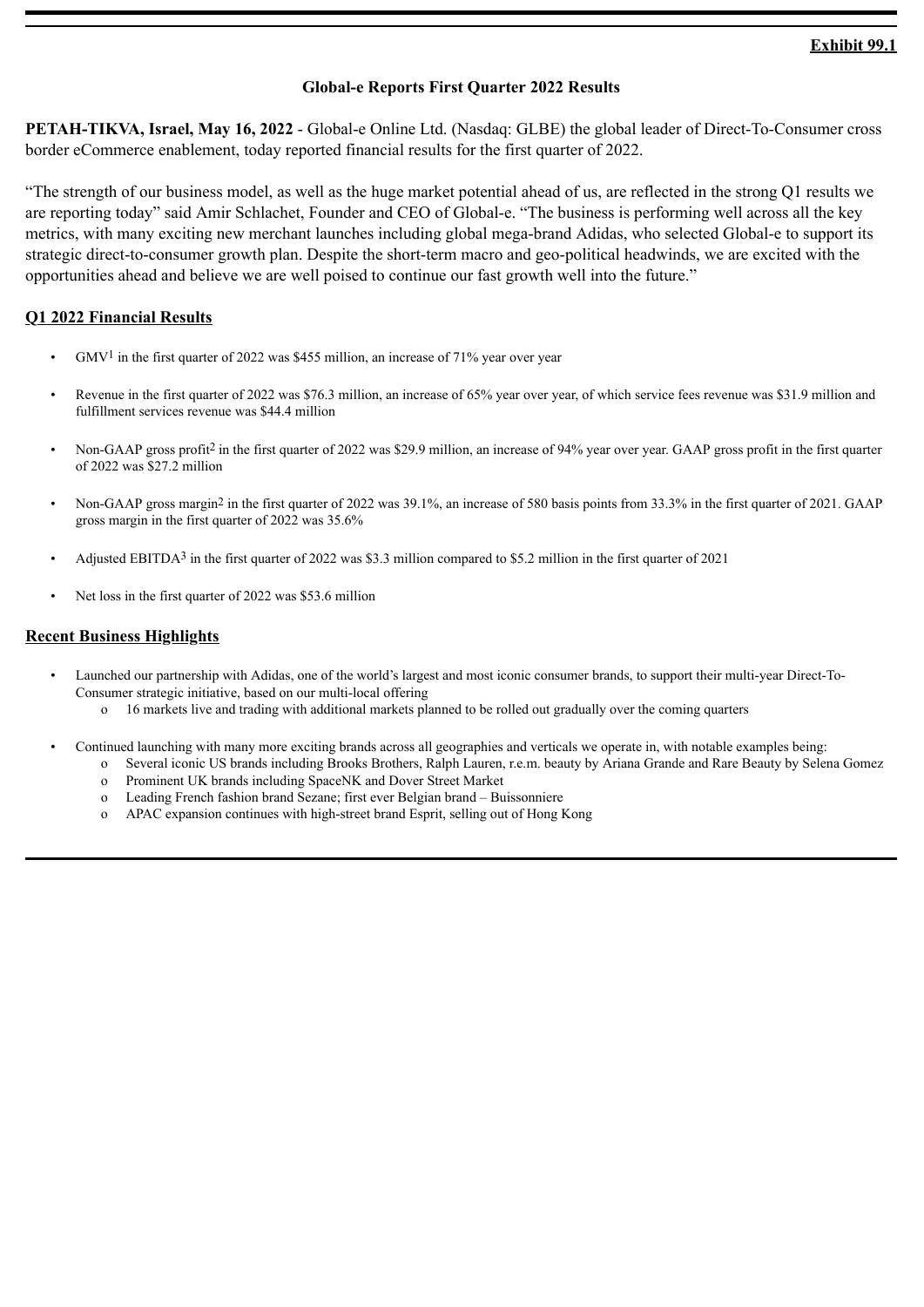- Expanded relationships with multiple existing merchants who opened new markets during the quarter, including Celine, FIGS, Full Beauty Brands (+20 additional markets) and La Redoute (added several key European markets)
- Continued to strengthen our strategic relationship with the luxury group LVMH, with three new *maisons* signing up to our services, all of whom are expected to go live during 2022
- Continued accelerated growth of our US-outbound business
	- o Continuing the strong penetration into the US market, US outbound revenue was up 111% in the first quarter of 2022
- Strategic partnership with Shopify remains on track:
	- o The new native integration emerged out of pilot phase in April; now in general availability for all Shopify Advanced and Shopify Plus merchants
	- o The development of the white-label Merchant of Record, or MOR, solution for Shopify (based on technologies we acquired as part of the Flow Commerce acquisition) remains on track
- Flow Commerce post-merger integration process progressing well former Flow teams already fully integrated into the corresponding Global-e ones, many of the planned synergies and scale efficiency efforts already in motion
- During the quarter we continued to invest in further strengthening our growing ecosystem of strategic partners. We rolled out our partnership with Australian Post to extend our support for Australian based merchants. In addition, we expanded our partnership with Klarna to Canada. Klarna is now supported on Global-e in 15 markets

#### **Q2 2022 and Full Year Outlook**

Global-e is introducing second quarter guidance and is updating top-line full year guidance. The guidance reflects the recent trends, given the impact of the Ukraine-Russia war and macro environment headwinds on consumption, mainly in Europe. However, we re-iterate our previously established Adjusted EBITDA targets, given the resilience and the agility of our business model.

|                            | O <sub>2</sub> 2022 | <b>FY 2022</b>    | <b>Previous FY 2022</b> |  |  |
|----------------------------|---------------------|-------------------|-------------------------|--|--|
|                            | (in millions)       |                   |                         |  |  |
| GMV(1)                     | $$495 - $505$       | $$2,280 - $2,400$ | $$2,445 - $2,495$       |  |  |
| Revenue                    | $$82.5 - $84.5$     | $$383 - $403$     | $$411 - $421$           |  |  |
| <b>Adjusted EBITDA (2)</b> | $$2.8 - $3.8$       | $$38 - $42$       | $$38 - $42$             |  |  |

Given the macro environment uncertainty, we will provide investors with updated business trends as they evolve.

1 Gross Merchandise Value (GMV) is a non-GAAP operating metric. See "Non-GAAP Financial Measures and Key Operating Metrics" for additional information regarding this metric.

2 Non-GAAP Gross profit and Non-GAAP gross margin are non-GAAP financial measures. See "Non-GAAP Financial Measures and Key Operating Metrics" for additional information regarding this metric.

3 Adjusted EBITDA is a non-GAAP financial measure. See "Non-GAAP Financial Measures" for additional information regarding this metric, including the reconciliations to Operating Profit (Loss), its most directly comparable GAAP financial measure. The Company is unable to provide a reconciliation of Adjusted EBITDA to Operating Profit (Loss), its most directly comparable GAAP financial measure, on a forward-looking basis without unreasonable effort because items that impact this GAAP financial measure are not within the Company's control and/or cannot be reasonably predicted. These items may include, but are not limited to, share based compensation expenses. Such information may have a significant, and potentially unpredictable impact on the Company's future financial results.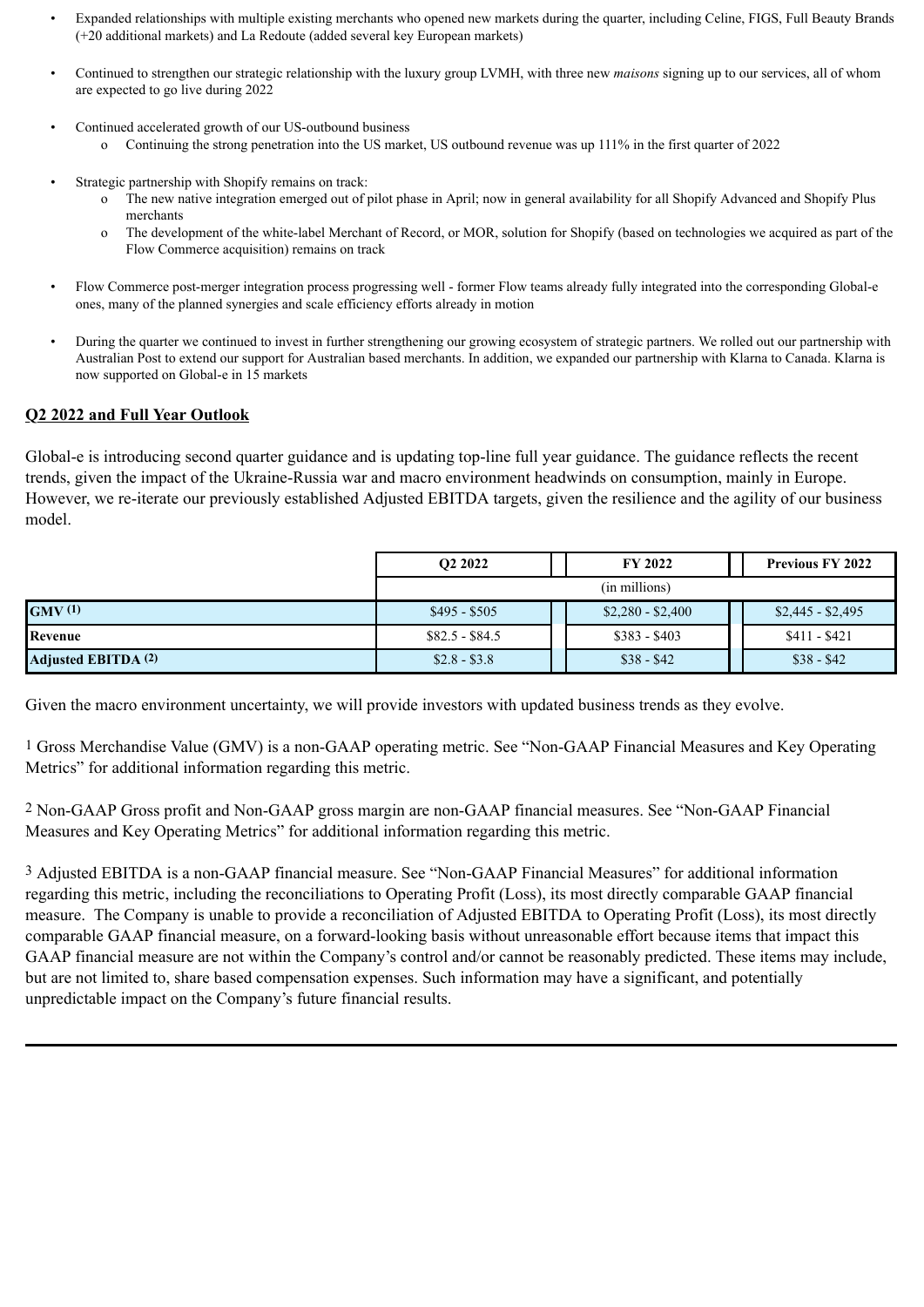### **Conference Call Information:**

Global-e will host a conference call at 4:30 p.m. ET on Monday, May 16, 2022. The call will be available, live, to interested parties by dialing:

| United States/Canada Toll Free: | 1-855-327-6837 |
|---------------------------------|----------------|
| International Toll:             | 1-631-891-4304 |

A live webcast will also be available in the Investor Relations section of Global-E's website at: https://investors.globale.com/news-events/events-presentations

Approximately two hours after completion of the live call, an archived version of the webcast will be available on the Investor Relations section of the Company's web site and will remain available for approximately 30 calendar days.

# **Non-GAAP Financial Measures and Key Operating Metrics**

To supplement Global-e's financial information presented in accordance with generally accepted accounting principles in the United States of America, or GAAP, Global-e considers certain financial measures and key performance metrics that are not prepared in accordance with GAAP including:

- Non-GAAP gross profit, which Global-e defines as gross profit excluding amortization of acquired intangibles. Non-GAAP gross margin is calculated Non-GAAP gross profit divided by revenues
- Adjusted EBITDA, which Global-e defines as operating profit (loss) adjusted for stock-based compensation expenses, depreciation and amortization, commercial agreements amortization, amortization of acquired intangibles, merger related contingent consideration and acquisition related expenses. Adjusted EBITDA is frequently used by analysts, investors and other interested parties to evaluate companies in our industry. We believe that Adjusted EBITDA is an appropriate measure of operating performance because it eliminates the impact of expenses that do not relate directly to the performance of the underlying business.

Global-e uses the Non-GAAP measures in conjunction with GAAP measures as part of Global-e's overall assessment of its performance, including the preparation of Global-e's annual operating budget and quarterly forecasts, to evaluate the effectiveness of Global-e's business strategies, and to communicate with Global-e's board of directors concerning its financial performance. The Non-GAAP measures are used by our management to understand and evaluate our operating performance and trends.

Global-e's definition of Non-GAAP measures may differ from the definition used by other companies and therefore comparability may be limited. In addition, other companies may not publish these metrics or similar metrics. Furthermore, these metrics have certain limitations in that they do not include the impact of certain expenses that are reflected in our consolidated statement of operations that are necessary to run our business. Thus, Non -GAAP measures should be considered in addition to, not as substitutes for, or in isolation from, measures prepared in accordance with GAAP.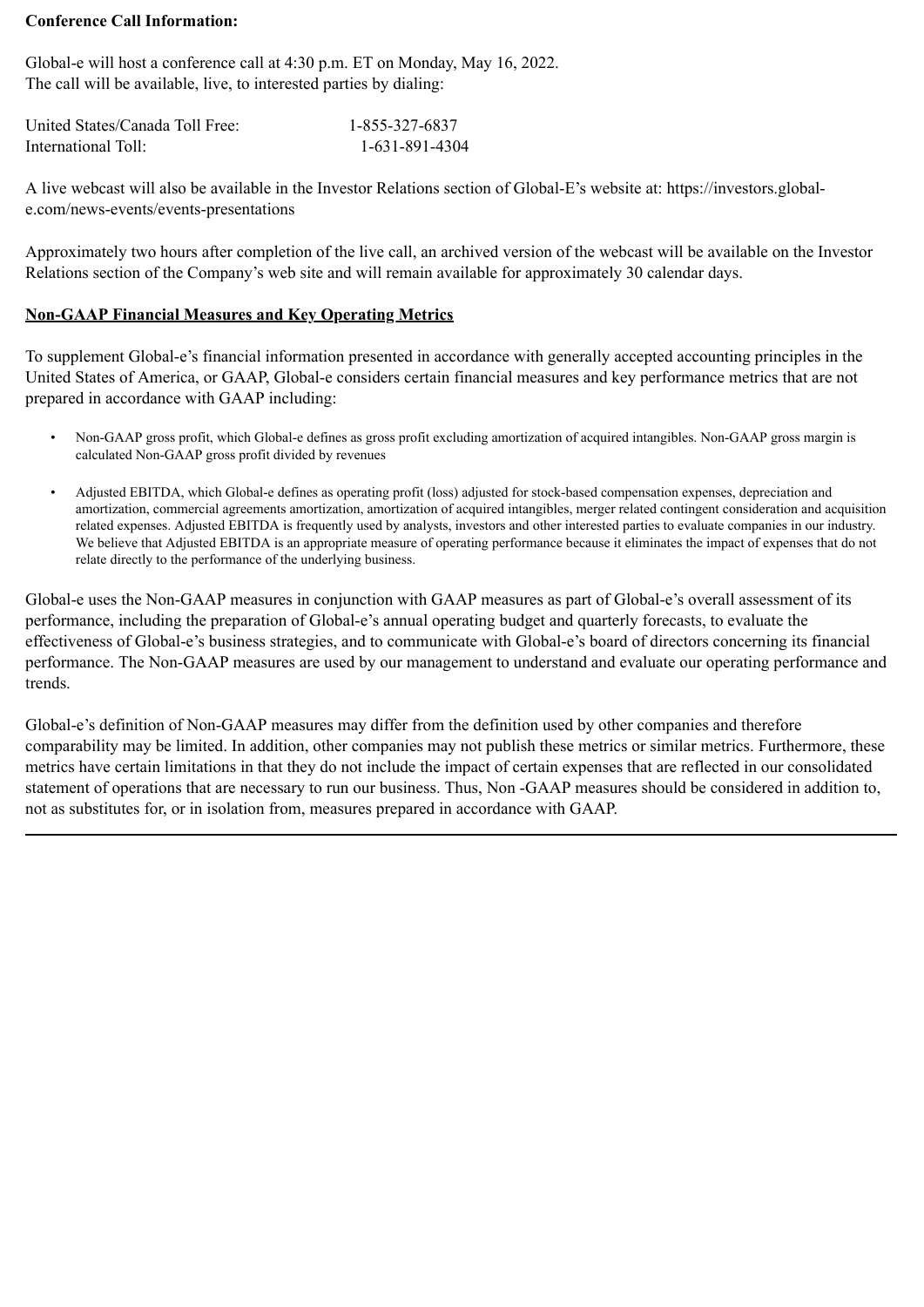Global-e also uses Gross Merchandise Value (GMV) as a key operating metric. Gross Merchandise Value or GMV is defined as the combined amount we collect from the shopper and the merchant for all components of a given transaction, including products, duties and taxes and shipping.

For more information on the non-GAAP financial measures, please see the reconciliation tables provided below. The accompanying reconciliation tables have more details on the GAAP financial measures that are most directly comparable to non-GAAP financial measures and the related reconciliations between these financial measures.

### **Cautionary Note Regarding Forward Looking Statements**

Certain statements in this press release may constitute "forward-looking" statements and information, within the meaning of Section 27A of the Securities Act of 1933, Section 21E of the Securities Exchange Act of 1934, and the safe harbor provisions of the U.S. Private Securities Litigation Reform Act of 1995, including statements regarding Global-e's operations, strategy and Global-e's projected revenue and other future financial and operational results. These forward-looking statements generally are identified by the words "believe," "project," "expect," "anticipate," "estimate," "intend," "strategy," "future," "opportunity," "plan," "may," "should," "will," "would," "will be," "will continue," "will likely result," and similar expressions. Forward-looking statements are predictions, projections and other statements about future events that are based on current expectations and assumptions and, as a result, are subject to risks and uncertainties. Many factors could cause actual future events to differ materially from the forward-looking statements in this announcement, including but not limited to, the ability to retain merchants or the GMV generated by such merchants; the ability to attract new merchants; our expectations regarding our revenue, expenses and operations; anticipated trends and challenges in our business and the markets in which we operate; our ability to compete in our industry; our ability to anticipate merchant needs or develop or acquire new functionality or enhance our existing platform to meet those needs; our ability to manage our growth and manage expansion into additional markets; our ability to establish and protect intellectual property rights; our ability to hire and retain key personnel; our expectations regarding the use of proceeds from our initial public offering; our ability to adapt to emerging or evolving regulatory developments, technological changes, and cybersecurity needs; our anticipated cash needs and our estimates regarding our capital requirements and our needs for additional financing; the impact of the COVID-19 pandemic, including variants, and related vaccination roll out efforts; and the other risks and uncertainties described in Global-e's prospectus filed with the Securities and Exchange Commission (the "SEC") on September 13, 2021 and other documents filed with or furnished by Global-e from time to time with the SEC. The foregoing list of factors is not exhaustive. You should carefully consider the foregoing factors. These filings identify and address other important risks and uncertainties that could cause actual events and results to differ materially from those contained in the forward-looking statements. These statements reflect management's current expectations regarding future events and operating performance and speak only as of the date of this press release. Forward-looking statements speak only as of the date they are made. Readers are cautioned not to put undue reliance on forward-looking statements Although we believe that the expectations reflected in the forward-looking statements are reasonable, we cannot guarantee that future results, levels of activity, performance and events and circumstances reflected in the forward-looking statements will be achieved or will occur. Except as required by applicable law, we undertake no obligation to update or revise publicly any forward-looking statements, whether as a result of new information, future events or otherwise, after the date on which the statements are made or to reflect the occurrence of unanticipated events.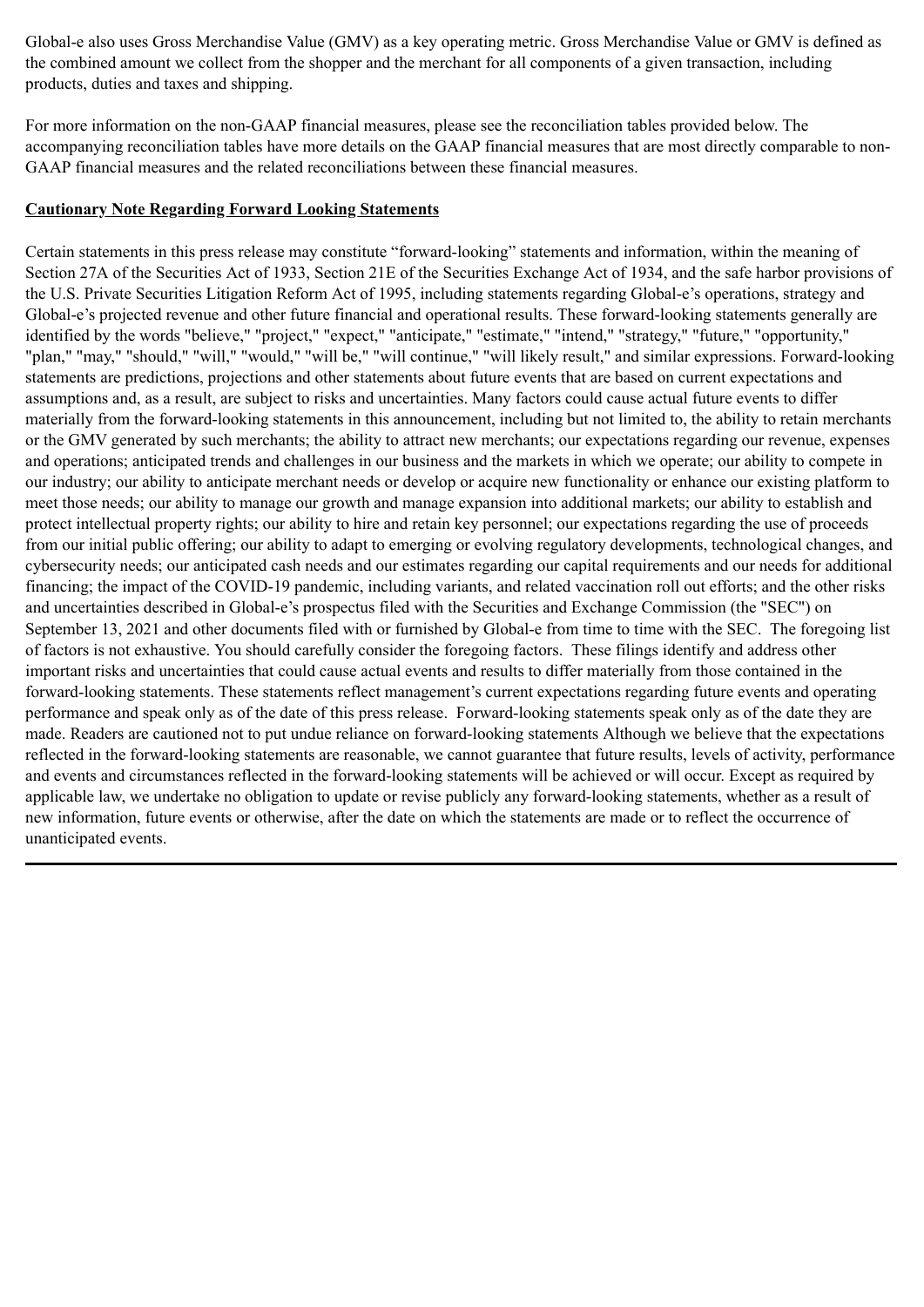### **About Global-E Online Ltd.**

Global-e (Nasdaq: GLBE) is the world's leading platform enabling and accelerating global, direct-to-consumer cross-border ecommerce. The chosen partner of hundreds of brands and retailers across the United States, Europe and Asia, Global-e makes selling internationally as simple as selling domestically. The company enables merchants to increase the conversion of international traffic into sales by offering online shoppers in over 200 destinations worldwide a seamless, localized shopping experience. Global-e's end-to-end e-commerce solutions combine best-in-class localization capabilities, big-data best-practice business intelligence models, streamlined international logistics and vast cross-border experience, enabling international shoppers to buy seamlessly online and retailers to sell to, and from, anywhere in the world. Founded in 2013 by Amir Schlachet, Shahar Tamari and Nir Debbi, Global-e operates from eight offices worldwide. For more information, please visit: www.global-e.com

#### **Investor Contact:**

Erica Mannion or Mike Funari Sapphire Investor Relations, LLC IR@global-e.com +1 617-542-6180

**Press Contact:**

Headline Media Garrett Krivicich Globale@headline.media +1 786-233-7684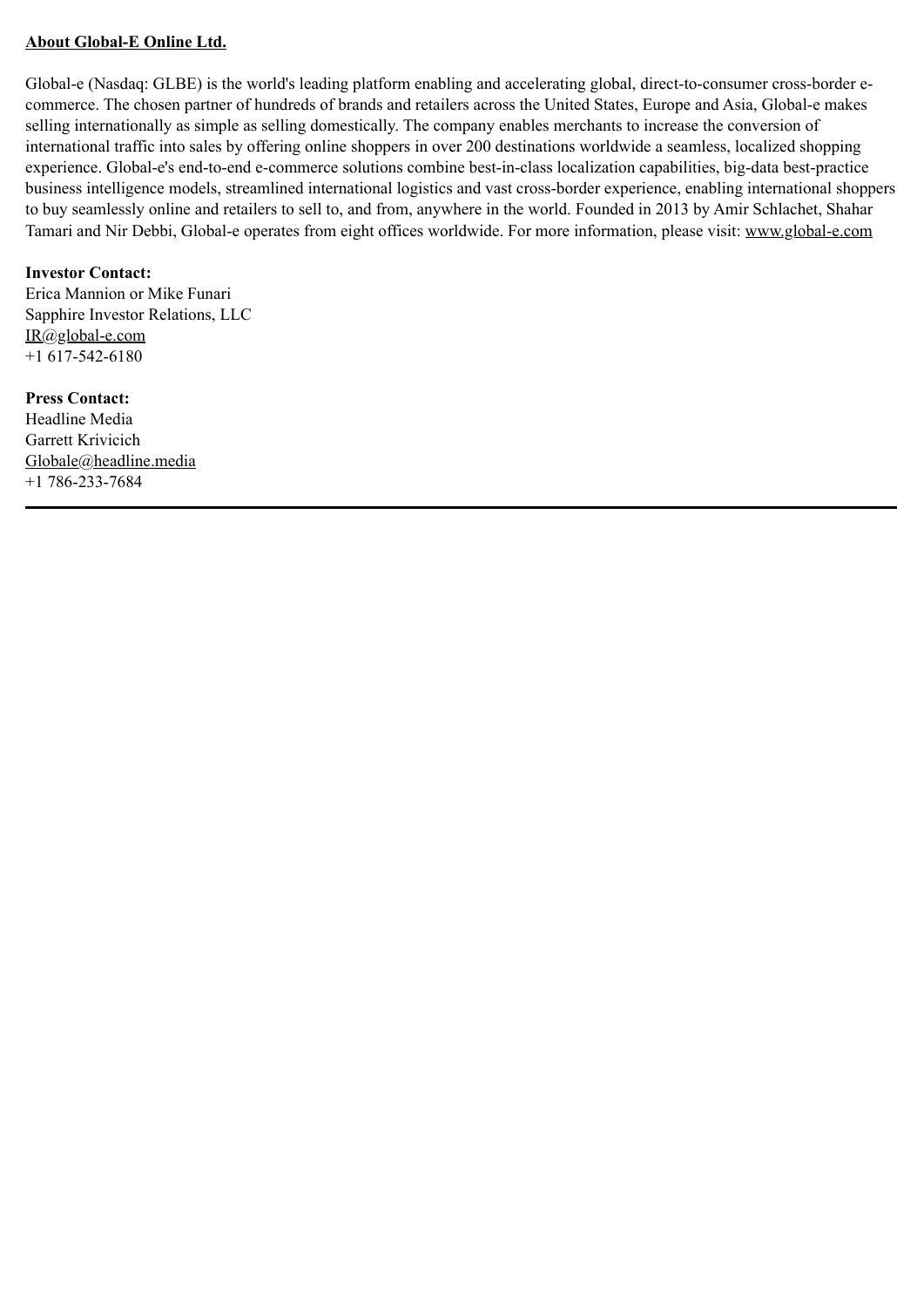# **Global-E Online Ltd. CONSOLIDATED BALANCE SHEETS (In thousands)**

|                                                                                    |                      | <b>Period Ended</b> |                   |  |
|------------------------------------------------------------------------------------|----------------------|---------------------|-------------------|--|
|                                                                                    | December 31,<br>2021 |                     | March 31,<br>2022 |  |
|                                                                                    | (Audited)            |                     | (Unaudited)       |  |
| <b>Assets</b>                                                                      |                      |                     |                   |  |
| Current assets:                                                                    |                      |                     |                   |  |
| Cash and cash equivalents                                                          | \$<br>448,623        | $\mathcal{S}$       | 187,965           |  |
| Short-term deposits                                                                | 41,985               |                     | 69,882            |  |
| Accounts receivable, net                                                           | 9,185                |                     | 10,072            |  |
| Prepaid expenses and other current assets                                          | 46,568               |                     | 51,189            |  |
| Marketable securities                                                              | 18,464               |                     | 17,571            |  |
| Funds receivable, including cash in banks                                          | 57,635               |                     | 45,453            |  |
| Total current assets                                                               | 622,460              |                     | 382,132           |  |
| Property and equipment, net                                                        | 3,269                |                     | 7,860             |  |
| Operating lease right-of-use assets                                                | 20,108               |                     | 20,455            |  |
| Long term deposits                                                                 | 2,219                |                     | 2,250             |  |
| Deferred contract acquisition costs, noncurrent                                    | 1,314                |                     | 1,484             |  |
| Other assets, noncurrent                                                           | 213                  |                     | 209               |  |
| Commercial agreement asset                                                         | 196,544              |                     | 279,811           |  |
| Goodwill and other intangible assets                                               |                      |                     | 385,860           |  |
| Total long-term assets                                                             | 223,667              |                     | 697,929           |  |
| <b>Total assets</b>                                                                | \$<br>846,127        | \$                  | 1,080,061         |  |
| Liabilities, Convertible Preferred Shares and Shareholders' (Deficit) Equity       |                      |                     |                   |  |
| Current liabilities:                                                               |                      |                     |                   |  |
| Accounts payable                                                                   | \$<br>24,064         | $\mathcal{S}$       | 27,411            |  |
| Accrued expenses and other current liabilities                                     | 47,358               |                     | 48,750            |  |
| Funds payable to Customers                                                         | 57,635               |                     | 45,453            |  |
| Short term operating lease liabilities                                             | 2,517                |                     | 3,368             |  |
| Total current liabilities                                                          | 131,574              |                     | 124,982           |  |
| Long-term liabilities:                                                             |                      |                     |                   |  |
| Long term operating lease liabilities                                              | 18,803               |                     | 18,240            |  |
| <b>Total liabilities</b>                                                           | \$<br>150,377        | \$                  | 143,222           |  |
| <b>Commitments and contingencies</b>                                               |                      |                     |                   |  |
| Shareholders' (deficit) equity:                                                    |                      |                     |                   |  |
| Share capital and additional paid-in capital                                       | 823,550              |                     | 1,119,143         |  |
| Accumulated comprehensive income (loss)                                            | (159)                |                     | (1,077)           |  |
| Accumulated deficit                                                                | (127, 641)           |                     | (181, 227)        |  |
| Total shareholders' equity                                                         | 695,750              |                     | 936,839           |  |
| Total liabilities, convertible preferred shares and shareholders' (deficit) equity | \$<br>846,127        | \$                  | 1,080,061         |  |
|                                                                                    |                      |                     |                   |  |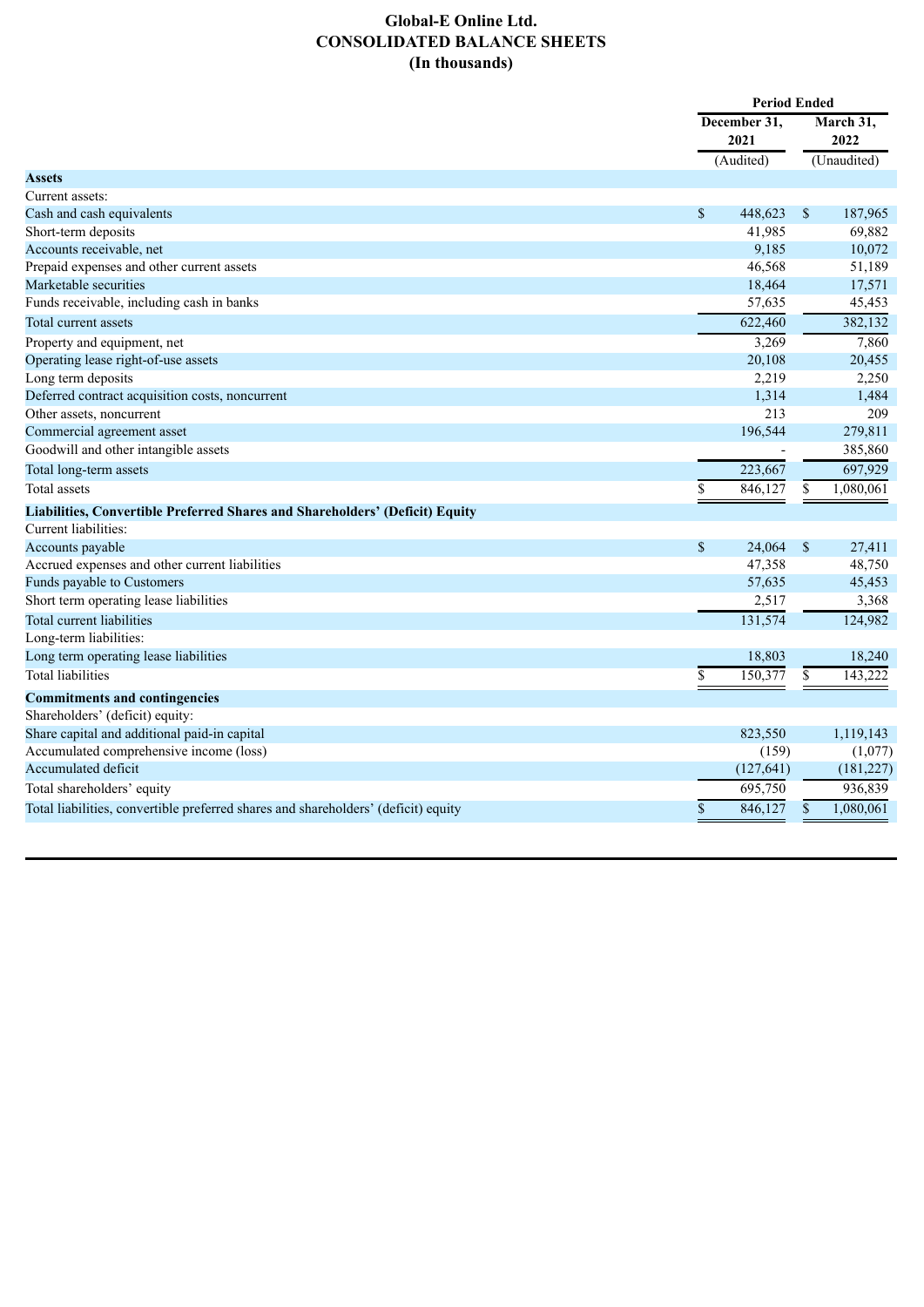### **Global-E Online Ltd. CONSOLIDATED STATEMENTS OF OPERATIONS (In thousands, except share and per share data)**

|                                                                            | <b>Three Months Ended</b><br>March 31, |             |              |             |
|----------------------------------------------------------------------------|----------------------------------------|-------------|--------------|-------------|
|                                                                            | 2021                                   |             | 2022         |             |
|                                                                            |                                        | (Unaudited) |              |             |
| Revenue                                                                    | \$                                     | 46,151      | $\mathbb{S}$ | 76,322      |
| Cost of revenue                                                            |                                        | 30,784      |              | 49,139      |
| Gross profit                                                               |                                        | 15,367      |              | 27,183      |
| Operating expenses:                                                        |                                        |             |              |             |
| Research and development                                                   |                                        | 5,444       |              | 17,687      |
| Sales and marketing                                                        |                                        | 3,099       |              | 49,639      |
| General and administrative                                                 |                                        | 2,714       |              | 11,540      |
| Total operating expenses                                                   |                                        | 11,257      |              | 78,866      |
| Operating profit (loss)                                                    |                                        | 4,110       |              | (51, 683)   |
| Financial expenses, net                                                    |                                        | 5,709       |              | 1,666       |
| Loss before income taxes                                                   |                                        | (1, 599)    |              | (53, 349)   |
| Income taxes                                                               |                                        | 150         |              | 237         |
| Net earnings (loss) attributable to ordinary shareholders                  |                                        | (1,749)     | \$           | (53, 586)   |
| Basic and diluted net loss per share attributable to ordinary shareholders |                                        | (0.08)      |              | (0.35)      |
| Basic and diluted weighted average ordinary shares                         |                                        | 21,830,024  |              | 154,368,734 |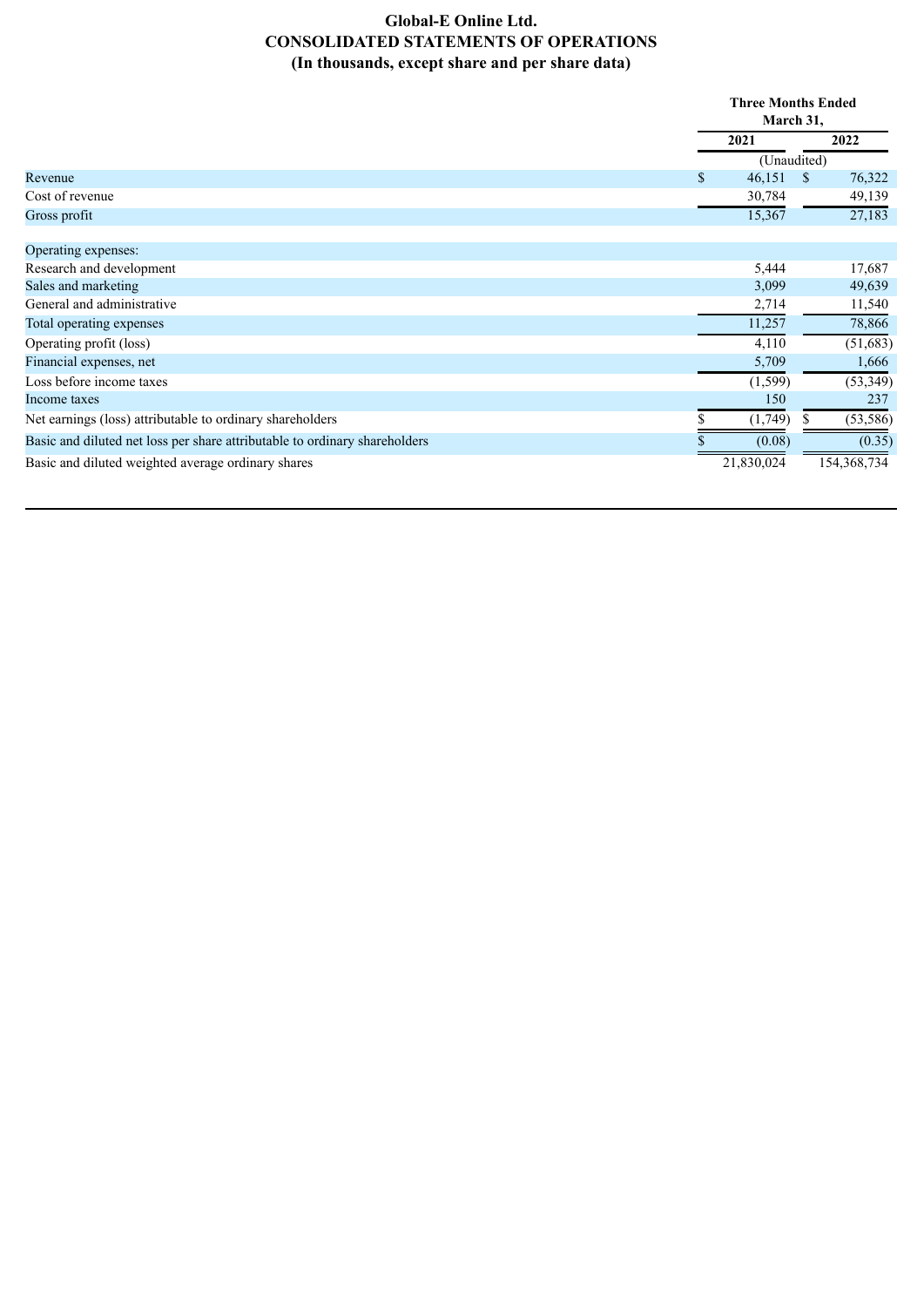# **Global-E Online Ltd. CONSOLIDATED STATEMENTS OF CASH FLOWS (In thousands)**

|                                                                                          |                                 | <b>Three Months Ended</b><br>March 31, |  |
|------------------------------------------------------------------------------------------|---------------------------------|----------------------------------------|--|
|                                                                                          | 2021                            | 2022                                   |  |
|                                                                                          | $\overline{\text{(Unaudited)}}$ |                                        |  |
| <b>Operating activities</b>                                                              |                                 |                                        |  |
| Net profit (loss)                                                                        | \$<br>$(1,749)$ \$              | (53, 586)                              |  |
| Adjustments to reconcile net profit (loss) to net cash provided by operating activities: |                                 |                                        |  |
| Depreciation and amortization                                                            | 62                              | 264                                    |  |
| Share-based compensation expense                                                         | 1,067                           | 7,929                                  |  |
| Commercial agreement asset                                                               |                                 | 36,749                                 |  |
| Amortization of intangible assets                                                        | $\blacksquare$                  | 6,616                                  |  |
| Long term deposit revaluation                                                            | $\overline{a}$                  | 44                                     |  |
| Accounts receivable                                                                      | 956                             | 3,993                                  |  |
| Prepaid expenses and other assets                                                        | 2,129                           | (3,392)                                |  |
| Funds receivable                                                                         | (2,067)                         | 19,165                                 |  |
| Long-term receivables                                                                    | (957)                           |                                        |  |
| Funds payable to customers                                                               | (9,622)                         | (14, 937)                              |  |
| Operating lease ROU assets                                                               | 382                             | 797                                    |  |
| Deferred contract acquisition costs                                                      | (190)                           | (245)                                  |  |
| Accounts payable                                                                         | (2, 863)                        | (436)                                  |  |
| Accrued expenses and other liabilities                                                   | (11, 569)                       | (9,043)                                |  |
| Deferred tax liabilities                                                                 | 11                              |                                        |  |
| Impairment of marketable securities                                                      |                                 | 14                                     |  |
| Operating lease liabilities                                                              | (465)                           | (857)                                  |  |
| Warrants liabilities to preferred shares                                                 | 4,247                           |                                        |  |
| Net cash provided by operating activities                                                | (20,628)                        | (6, 925)                               |  |
| <b>Investing activities</b>                                                              |                                 |                                        |  |
| Investment in marketable securities                                                      | (1,646)                         | (7, 198)                               |  |
| Proceeds from marketable securities                                                      |                                 | 7,158                                  |  |
| Investment in short-term investments                                                     | (7, 553)                        | (31,298)                               |  |
| Proceeds from short-term investments                                                     | ÷,                              | 3,400                                  |  |
| Investment in long-term deposits                                                         | (18)                            |                                        |  |
| Payments for business combinations, net of cash acquired                                 | u,                              | (215, 611)                             |  |
| Purchases of property and equipment                                                      | (114)                           | (4,684)                                |  |
| Net cash (used in) provided by investing activities                                      | (9, 331)                        | (248, 233)                             |  |
| <b>Financing activities</b>                                                              |                                 |                                        |  |
| Proceeds from exercise of warrants to ordinary shares                                    |                                 | 28                                     |  |
| Proceeds from exercise of share options                                                  | 153                             | 102                                    |  |
| Net cash provided by financing activities                                                | 153                             | $\overline{130}$                       |  |
|                                                                                          |                                 |                                        |  |
| Net increase (decrease) in cash, cash equivalents, and restricted cash                   | (29, 806)                       | (255, 028)                             |  |
| Cash and cash equivalents and restricted cash-beginning of period                        | 85,033                          | 458,899                                |  |
| Cash and cash equivalents and restricted cash-end of period                              | 55,227<br>\$                    | $\mathbb{S}$<br>203,871                |  |
|                                                                                          |                                 |                                        |  |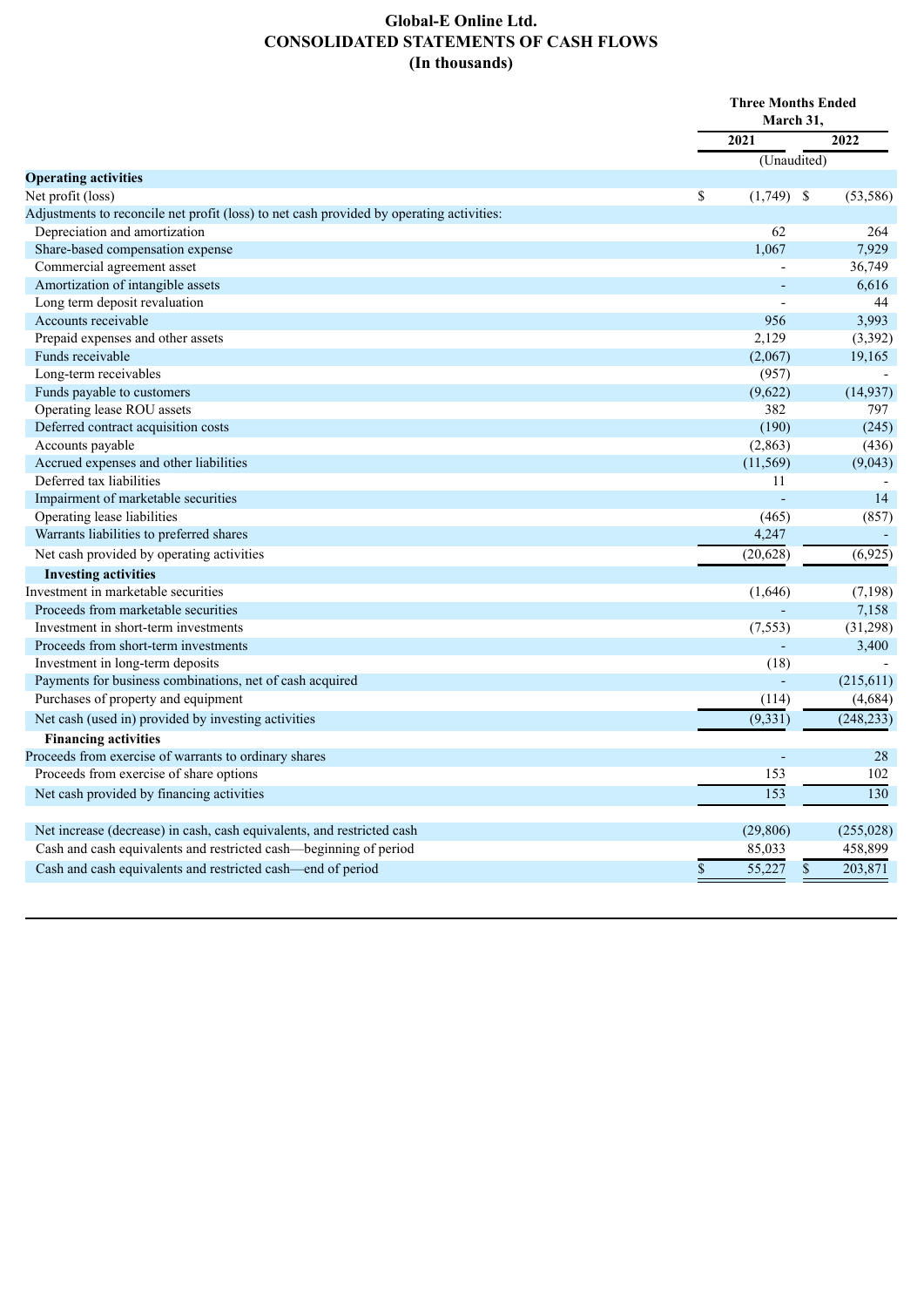### **Global-E Online Ltd. SELECTED OTHER DATA (In thousands)**

|                                     |    | <b>Three Months Ended</b><br>March 31, |             |         |       |
|-------------------------------------|----|----------------------------------------|-------------|---------|-------|
|                                     |    |                                        |             |         |       |
|                                     |    | 2021                                   |             |         | 2022  |
|                                     |    |                                        | (Unaudited) |         |       |
| <b>Key performance metrics</b>      |    |                                        |             |         |       |
| Gross Merchandise Value             |    | 266,555                                |             | 455,293 |       |
| Adjusted EBITDA (a)                 |    | 5,239                                  |             | 3,282   |       |
| <b>Revenue by Category</b>          |    |                                        |             |         |       |
| Service fees                        |    | 17,096                                 | 37%         | 31,947  | 42%   |
| <b>Fulfillment services</b>         |    | 29,055                                 | 63%         | 44,375  | 58%   |
| Total revenue                       |    | 46,151                                 | $100\%$     | 76,322  | 100%  |
| Revenue by merchant outbound region |    |                                        |             |         |       |
| United Kingdom                      |    | 21,544                                 | 46%         | 28,282  | 37%   |
| <b>United States</b>                |    | 13,207                                 | 29%         | 27,920  | 37%   |
| European Union                      |    | 11,149                                 | 24%         | 19,054  | 25%   |
| Israel                              |    | 251                                    | $1\%$       | 364     | 0%    |
| Other                               |    |                                        | $0\%$       | 702     | $1\%$ |
| Total revenue                       | \$ | 46,151                                 | $100\%$ \$  | 76,322  | 100%  |

(a) See reconciliation to adjusted EBITDA table

### **Global-E Online Ltd. RECONCILIATION TO Non-GAAP GROSS PROFIT (In thousands)**

|                                                                  | <b>Three Months Ended</b><br>March 31, |        |  |
|------------------------------------------------------------------|----------------------------------------|--------|--|
|                                                                  | 2021                                   | 2022   |  |
|                                                                  | (Unaudited)                            |        |  |
| Gross profit                                                     | 15.367                                 | 27,183 |  |
|                                                                  |                                        |        |  |
| Amortization of acquired intangibles included in cost of revenue | $\overline{\phantom{0}}$               | 2,677  |  |
| Non-GAAP gross profit                                            | 15,367                                 | 29,860 |  |